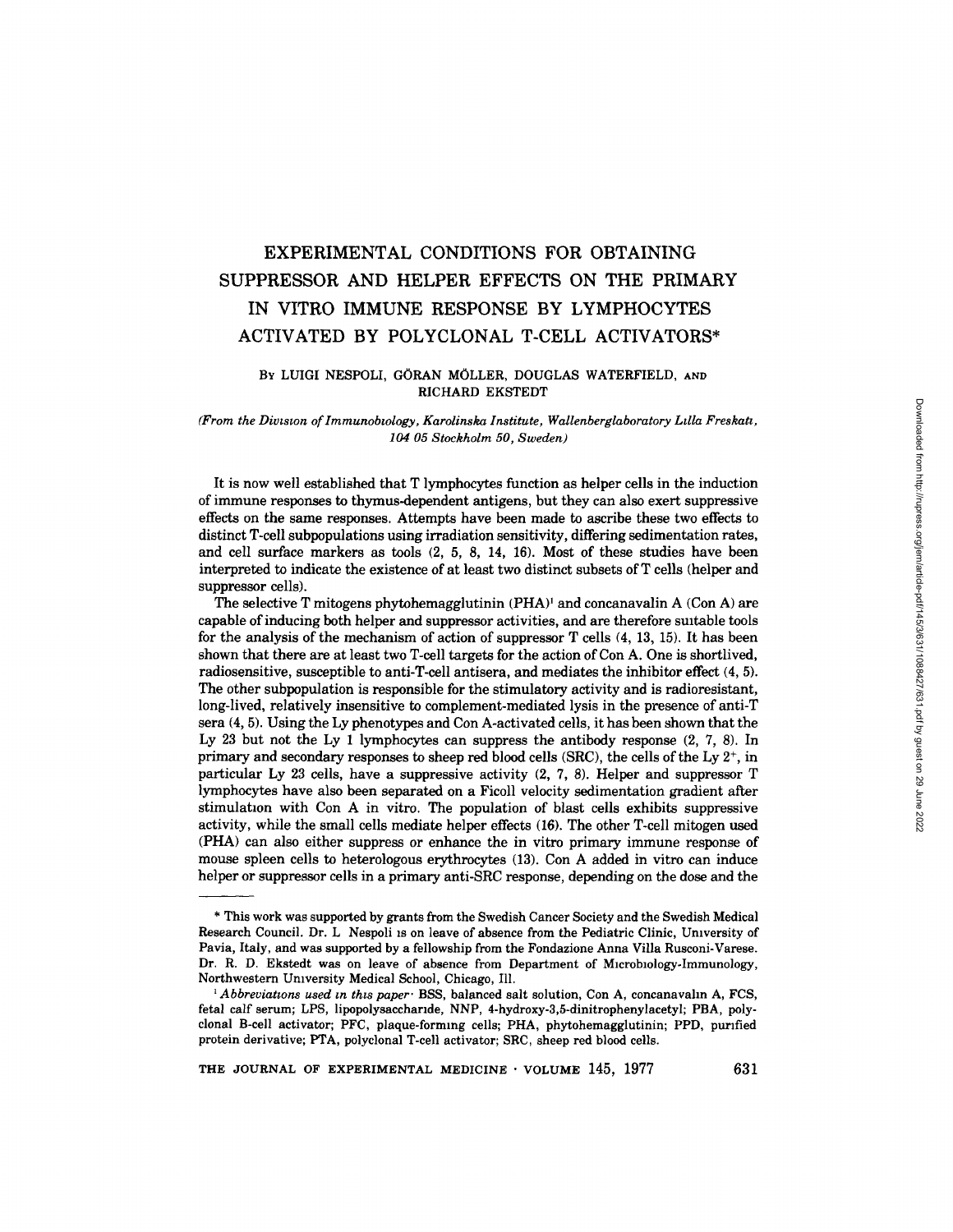# **632 PRIMARY IMMUNE RESPONSE OF T-CELL-ACTIVATED LYMPHOCYTES**

time of addition (5, 15). It has been demonstrated in vivo that Con A-activated cells enhance the response at a low concentration, but suppress at a higher concentration.<sup>2</sup>

The aim of the present experiments was to analyze the helper and suppressor effects on the primary immune response to SRC of T cells activated by the polyclonal T-cell activators (PTA) Con A and PHA with particular emphasis on the nature of the target cell and the experimental conditions leading to the appearance of helper versus suppressive effects.

We will show that helper and suppressor activities induced by Con A and PHA in the in vitro primary anti-SRC response are dose-dependent phenomena, but the same concentration of a PTA can induce help or suppression depending on the experimental conditions. Finally it will be shown that suppressor cells do not act directly on B lymphocytes.

# Materials and Methods

*Mice* Both male and female mice from 4-12 wk of age of the C3H/Tif and B10.5M were used in all the experiments reported with comparable results. The animals were housed not more than I0 per cage and allowed food and water ad libitum.

*Antigen and Mitogens* SRC, obtained from the same donor, were stored at 4<sup>°</sup>C in Alsever's solution. They were washed three times in balanced salt solution (BSS) before use. Con A was obtained from Pharmacla Fine Chemicals, Uppsala, Sweden, as a lyophilized powder purified by Sephadex chromatography and containing less than 0.1% carbohydrate. PHA was obtained from Wellcome Reagents Limited, England, as a sterile, freeze-dried protein fraction of selected Phaseolus seed extract in which the mitogenic/hemagglutinating activity ratio has been increased by a factor of about 100:1 during purification. It was dissolved at 1  $\mu$ g/ml concentration in BSS and diluted before using m the same medium.

Lipopolysaccharide (LPS) from *Escherichia coli* O55.B5 was extracted by Prof. T. Holme (Dept. of Bacteriology, Karohnska Institute, Stockholm) by the phenol-water method and obtained as a lyophilized powder. Purified protein derivative (PPD) from Statens Seruminstltut, Copenhagen, Denmark, was free of preservatives and contained 1 mg/ml of PPD.

*Cell Culture Systems* Spleens from the mice were removed aseptically and pressed through sterile 60-mesh stainless steel screens into BSS. The cells were resuspended by repeated pipetting and large clumps allowed to settle. The resulting cell suspensions were washed three times in sterile BSS, resuspended after the final wash in medium as described by Mishell and Dutton (9) supplemented with 5% FCS at a concentration of  $1 \times 10^7$ /ml. Cell counts were made with a Burker hematocytometer, and wabihty was tested by the trypan blue exclusion method.

Cultures for induction of primary immune responses were performed m Mishell-Dutton medum supplemented with 5% fetal calf serum (FCS) (Rehatuin, Armour Pharmaceutical Co, Chicago, Ill  $)$  10 million spleen cells in 1 ml were incubated at 37°C in 3-cm Petri dishes (Nunc, Roskllde, Denmark) m plastic boxes as described before (3) for 4 days. SRC were added at the beginning of the culture, at a final concentration of 0.025%.

The mitogens, Con A and PHA, at the desired doses were added at different times as indicated in the different experiments. The cultures were done in triplicate, and the plaque-forming cell response (PFC) was assayed as described previously (1), with the exception that the mixtures were plated in triplicate as a single spot spread in the bottom and top of 9-cm diameter plastic Petri dishes.

*Fetal Calf Serum* Two different batches were used m our experiments. Batch no. N 50003 which was able to substain a high response to SRC is referred to m the text as "good FCS", whereas the batch no L 25612, which only supported a low level of response, is referred to m the text as "bad FCS."

Ekstedt, R. D., J. D Waterfield, L. Nespoh, and G. Moller. 1976. Mechanism of action of suppressor T cells In vivo Con A activated suppressor T cells do not directly affect B cells. *Scand J Immunol.* In press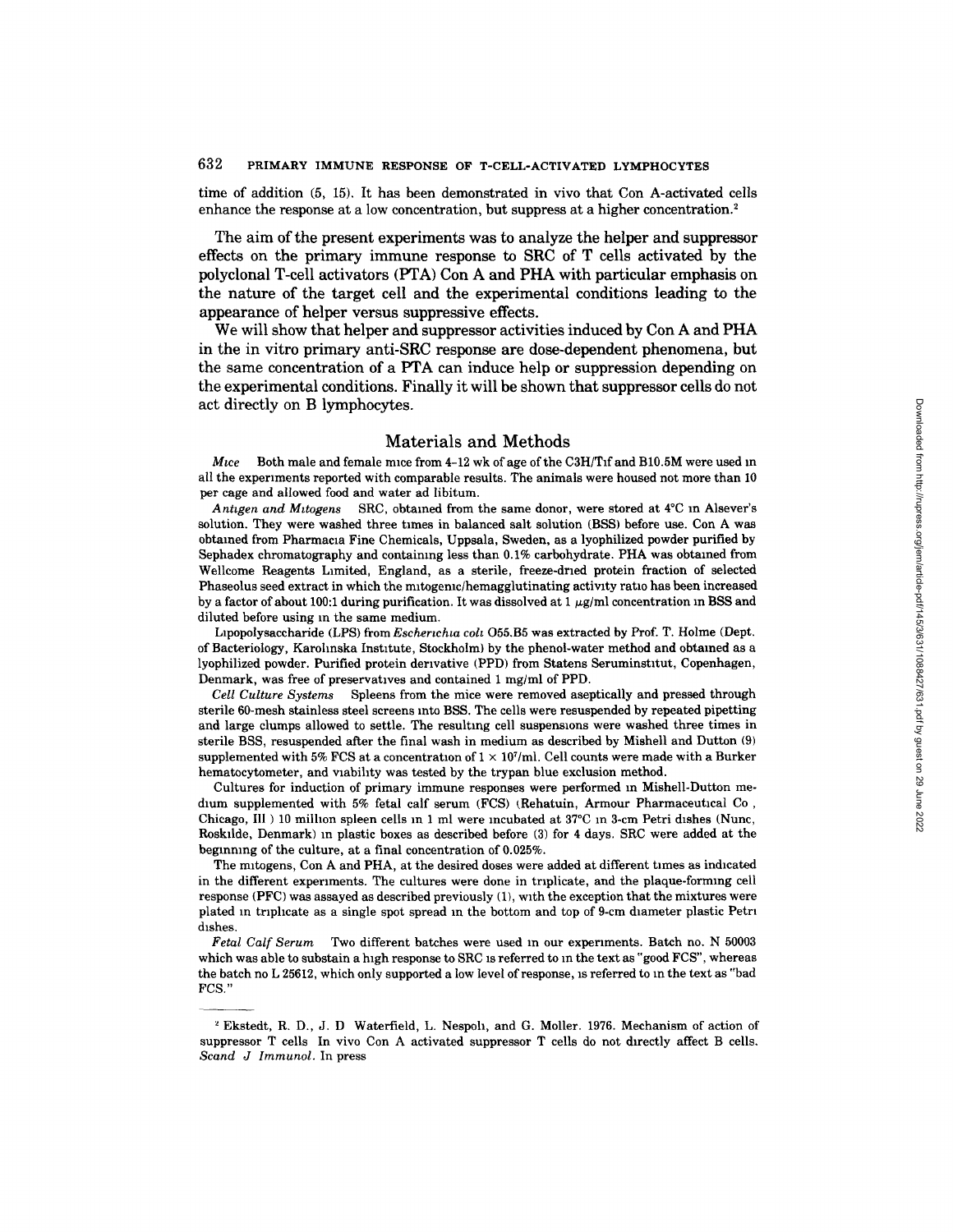

FIG. 1. Effect of Con A and PHA added at the same time as the antigen on the primary immune response to SRC in good fetal calf serum.  $(\blacksquare - \blacksquare - \blacksquare)$  indicates the response after addition of Con A and  $(x---x)$  the response after addition of PHA. Background ( $\blacktriangle$ ) and the primary anti-SRC response  $(\triangle)$  determined at day 4 are also indicated.

# Results

# *Effects of PTA on Primary Anti-SRC Responses in Good FCS*

A batch of FCS which makes it possible to induce a strong response to SRC in the Mishell-Dutton in vitro system is defined as a "good" serum.

EFFECT OF PTA ADDED AT INITIATION OF THE CULTURES. When the culture media was supplemented with good FCS, there was an expected high primary response to SRC when the antigen alone was added to the cultures. The simultaneous addition of SRC and PTA resulted in a two to threefold increase of the number of PFC (Fig. 1). The strongest enhancement of the specific anti-SRC response was observed with submitogenic concentrations of the PTA  $(0.25~\mu$ g/ ml), which by themselves induce a very low T-cell response as measured by DNA synthesis. This is in agreement with previous reports showing an additive effect between antigens and mitogens. The response decreased with increasing PTA concentration and very marked suppressive effects occurred with 1-2  $\mu$ g/ ml. These concentrations are suboptimal for Con A, which activate T cells optimally at 5  $\mu$ g/ml in the presence of serum.

Thus, in these experimental conditions, low concentrations of PTA, which activate few T cells, resulted in marked helper effects and a considerably stronger PFC response to SRC. With increasing PTA concentrations the suppressive effects became apparent.

MITOGENS ADDED AFTER 24 H OF CULTURE. When PTA were added after 24 h of culture the dose-response profile changed markedly as compared to that obtained when PTA was added at initiation of the cultures. Thus, an enhanced anti-SRC response still occurred, but now at much higher concentrations (2-4  $\mu$ g/ml) of Con A, which is close to the optimal concentration for T-cell activation, as measured by DNA synthesis. In contrast to the previous findings there was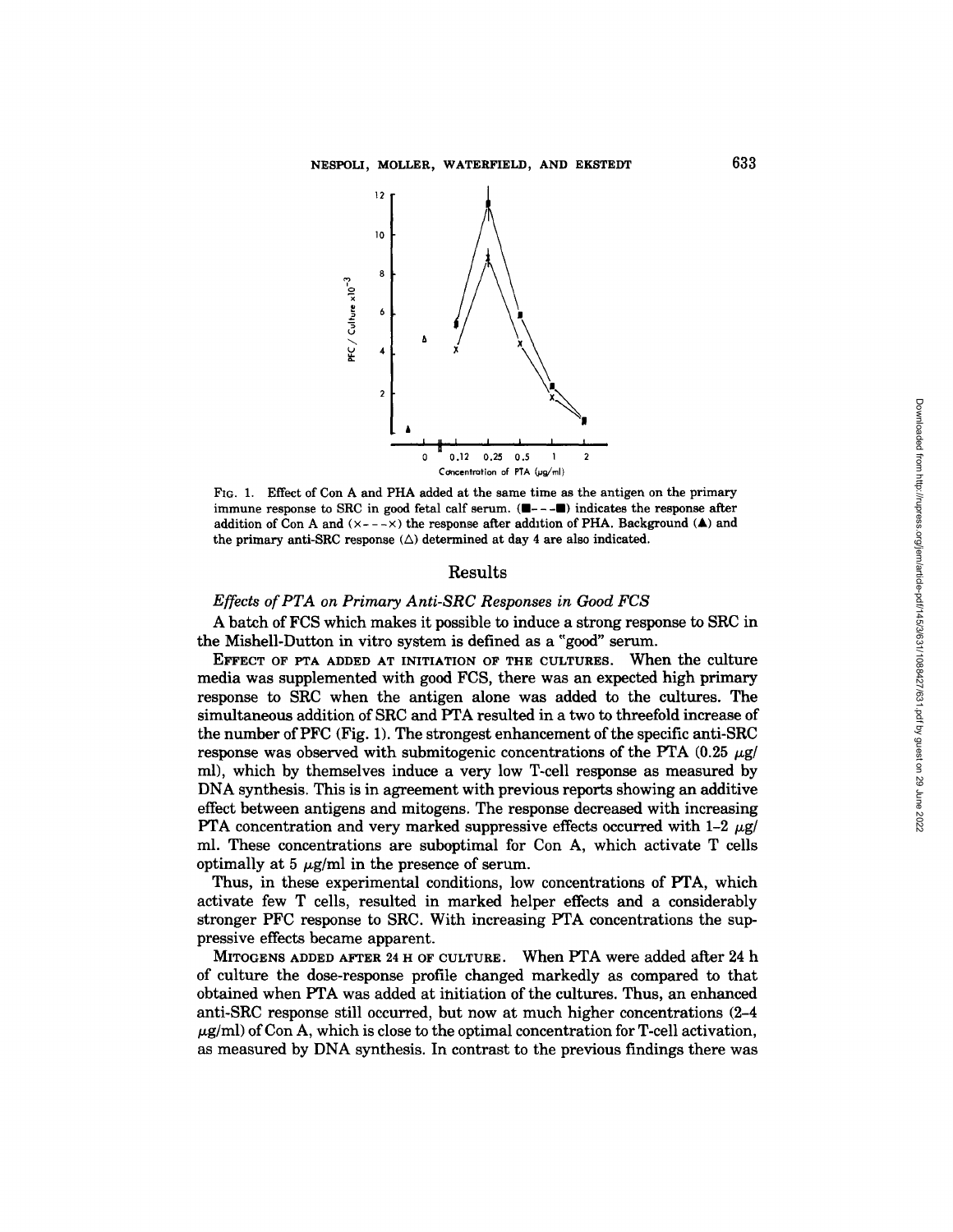

FIG. 2. Effect of Con A and PHA added 24 h after the antigen on the primary immune response to SRC m good serum. Symbols as in Fig 1.

no sign of suppression by any concentration of Con A. The small suppression observed with 4  $\mu$ g/ml of PHA is probably caused by toxic effects, since this concentration is superoptimal,  $1-2 \mu g/ml$  being optimal (Fig. 2).

Thus, after 24 h, suppressor effects could not be induced by the addition of PTA to the cultures, whereas helper effects were still observed, although higher concentrations of the PTA were required than when it was added at time zero.

#### *Effects of PTA on Primary Response to SRC in "Bad" FCS*

A batch of FCS that cannot support induction of a primary immune response to SRC at all or very weakly is referred to as "bad."

EFFECT OF PTA ADDED BEFORE OR AT THE SAME TIME AS THE ANTIGEN. When the mitogens were added to the cultures before addition of SRC, the results shown in Fig. 3 were obtained. As can be seen, there were virtually no suppressive effects, whereas a marked enhancement of the response occurred with most PTA concentrations, peaking at suboptimal concentrations for T-cell activation. Analogous results were obtained with PTA added at the same time as SRC (Fig. 4).

EFFECT OF PTA ADDED AFTER THE ANTIGEN. A delay of 12-24 h between addition of SRC and PTA had two main effects (Figs. 5 and 6): the number of PFC to SRC increased with time of delay, and the PTA concentrations needed to obtain the enhanced response approached those optimally activating for T cells. There were no suppressive effects with any PTA concentration when the PTA were added 24 h after SRC.

It follows from these results that the addition of PTA to cultures in bad FCS restores the ability of the system to support a primary immune response to SRC. Presumably good sera already contain those factors that are provided by activated T cells.

*Primary Immune responses to SRC in Serum-Free Medium in the Presence of Con A.* It has been shown before (3) that primary immune responses to SRC cannot be induced in serum-free medium unless nonspecific T- or B-cell activa-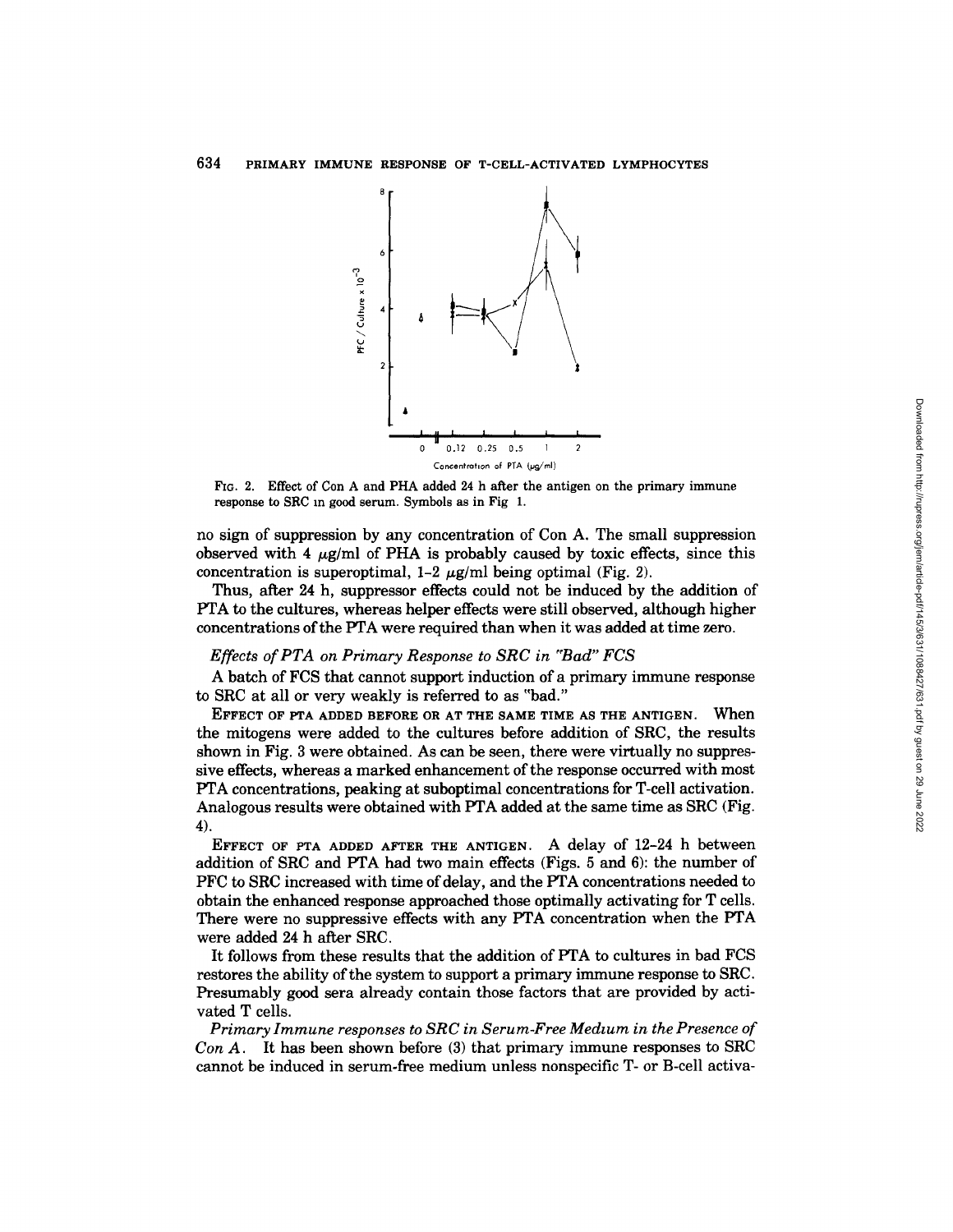

FIG. 3. **Effect of Con A and PHA added** 6 h **before the antigen on the primary immune response to SRC in bad fetal calf serum Symbols as in Fig. 1.** 



FIG 4. **Same as in Fig. 3, but the PTA added at the same time as the antigen** 

**tion is added to the system. This is illustrated in Fig. 7, where various concentrations of Con A were added to spleen cells in serum-free cultures in the presence or absence of SRC. The optimally stimulating concentration of Con A**  for activation of T cells in serum-free medium  $(0.5 \ \mu g/ml)$  caused optimal **induction of a specific antibody synthesis to SRC. Thus, concentrations of Con A which suppress the immune response to SRC in the presence of serum are optimally activating in the absence of serum.** 

*Effect of PTA Pretreated Lymphocytes on the Primary Response to SRC in Bad FCS.* **To study whether the PTA had to be continuously present in the cultures or whether pretreated lymphocytes would have analogous effects, Con A and PHA were added at optimal concentrations for T-cell activation to**  cultures of spleen cells for 24 h. Thereafter, the cells were removed and washed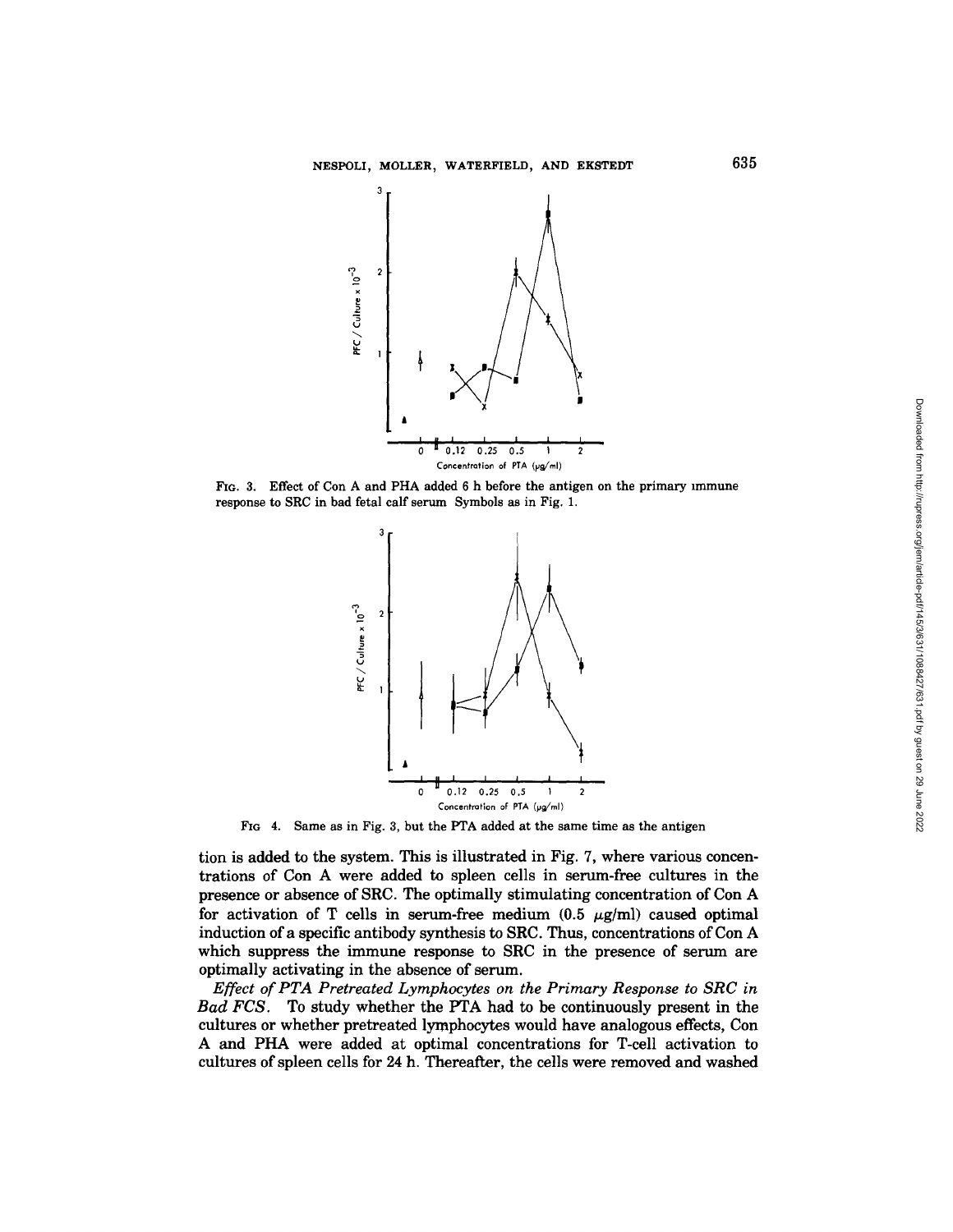

Fla. 5. **Same as in Fig. 4, but PTA added** 12 h **after the antigen.** 



FIG. 6. Same as Fig. 5, but PTA added 24 h after the antigen.

**extensively. These preactivated cells were thereafter added to syngeneic untreated spleen cells cultivated in 10% FCS not competent to support a primary immune response to SRC. As can be seen in Fig. 8 the addition of increasing numbers of PTA-activated cells to these cultures resulted in progressively stronger anti-SRC immune responses, which reached expected levels for a primary response in good batches of FCS. The PTA pretreated cells themselves showed increased numbers of PFC against SRC, as expected from polyclonal Tcell activation.** 

*PTA Do Not Suppress LPS-Induced Activation.* **To study the influence of PTA on a thymus-independent polyclonal response, we added different concentrations of PTA to B cells preactivated by LPS.** 

Mouse spleen cells  $(10^7 \text{ cells/ml})$  were cultured for 6, 12, and 24 h with 100  $\mu$ g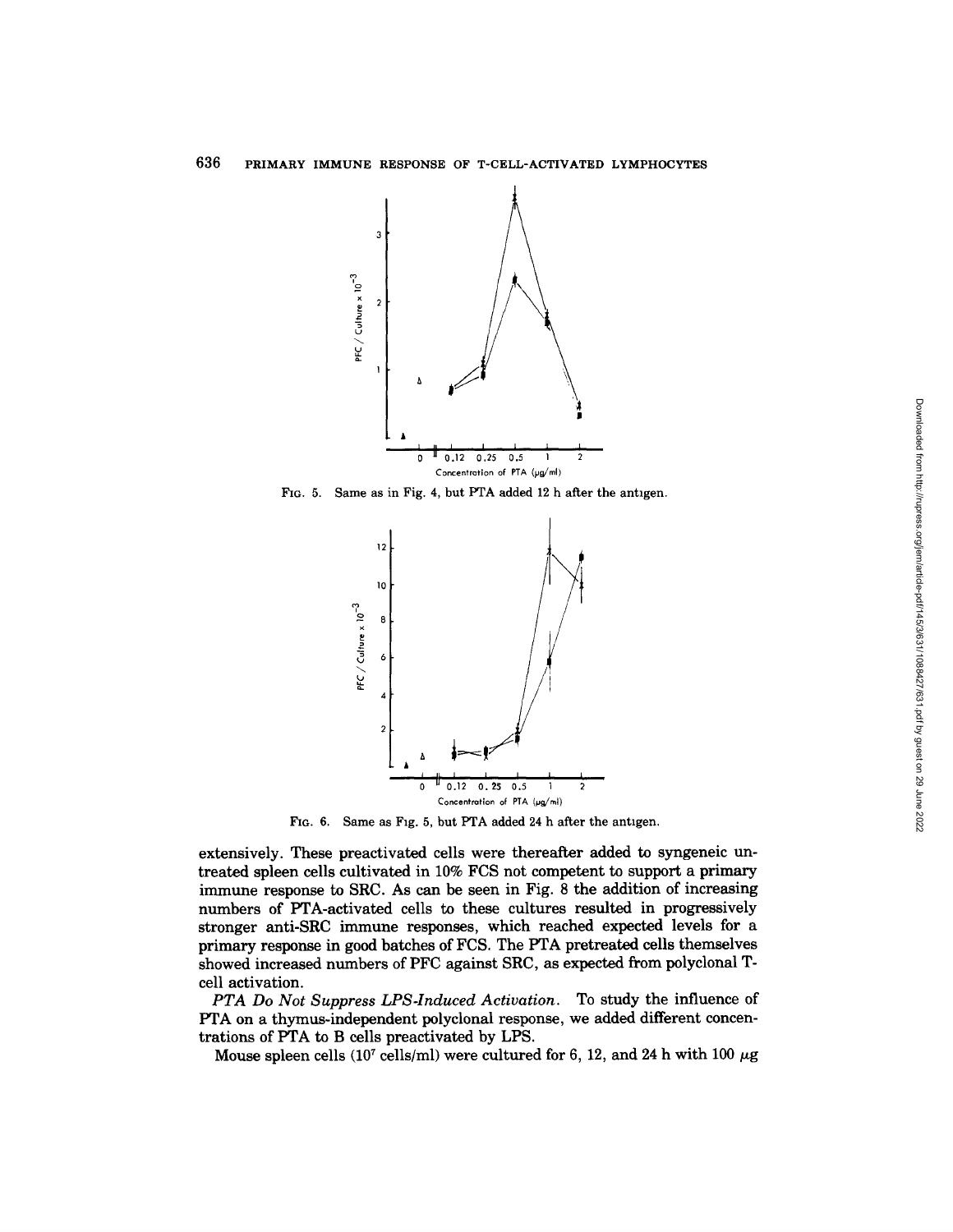

FIG. 7. Effect of Con A on the primary immune response to SRC in serum-free medium. Solid hnes indicate the response in the presence and dotted lines m the absence of SRC. Con A was added at the same time as the antigen and the response determined at day 4.



FIG. 8. Effect of PTA-pretreated lymphocytes on the primary immune response to SRC in bad fetal calf serum. Sohd lines indicate the response in the presence and dotted lines m the absence of SRC. Both Con A- $(\blacksquare)$  and PHA- $(\times)$  pretreated lymphocytes were used. PTApretreated lymphocytes and the antigen were added simultaneously and the response determined at day 4.

of LPS/ml. Thereafter, the lymphocytes were harvested, extensively washed, and the number of viable cells determined by the trypan blue exclusion test. Subsequently the cells were recultured at the same cellular density in the presence of different concentrations of PTA. As controls, spleen cells were cultured in the absence of PTA. The number of anti-NNP PFC was evaluated 48 h after addition of PTA.

In contrast with what was observed in the thymus-dependent response to SRC, the polyclonal B-cell activation was not affected by the addition of PTA doses ranging from 0.125 to 0.5  $\mu$ g/ml, while doses of 1  $\mu$ g partially decreased the PFC number when added to cells pretreated for 6-12 h with LPS (Figs. 9 and 10). If LPS activation was prolonged for 24 h, there was no suppression of the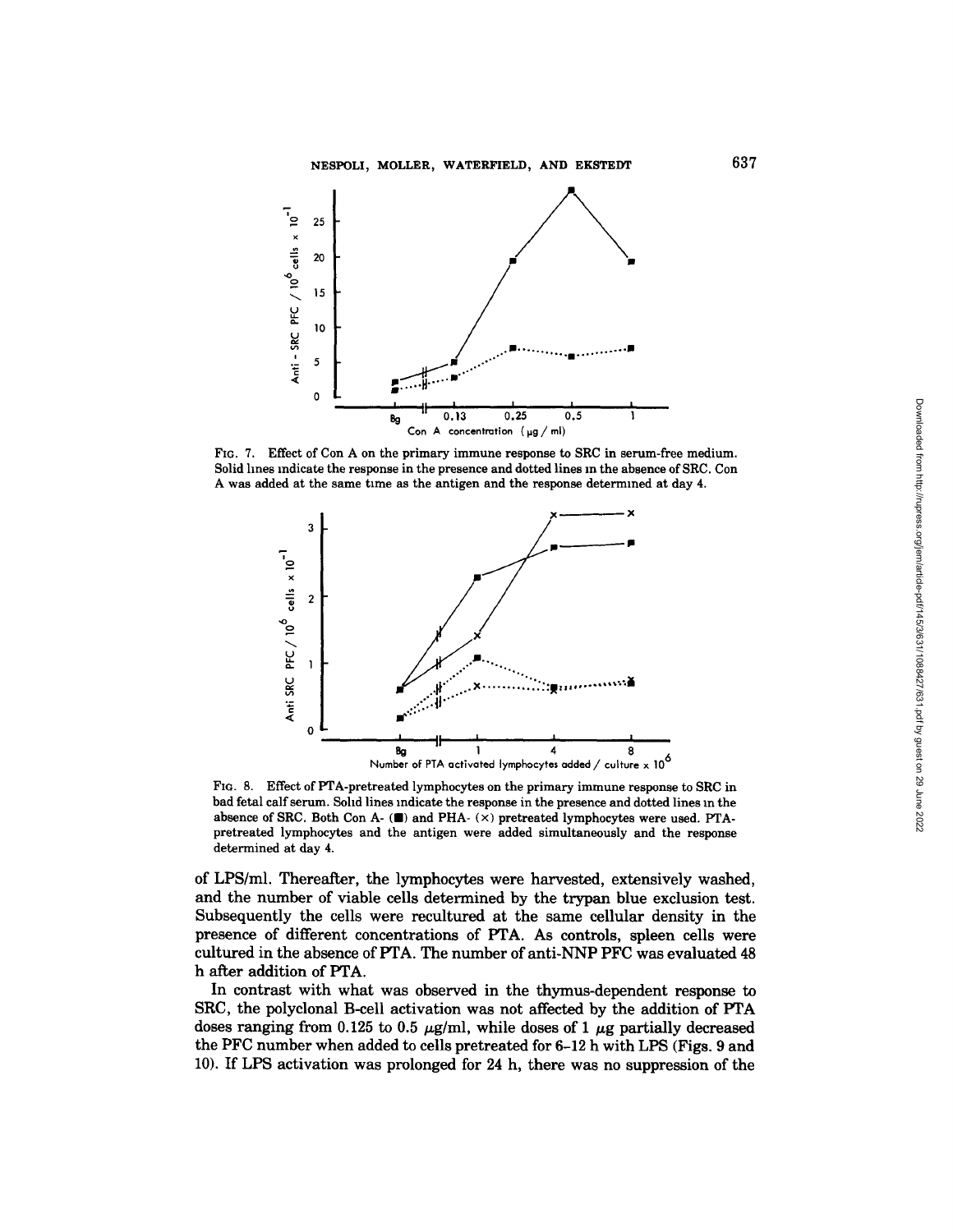

*Concentration* of PTA (pg/ml)

FIG. 9 Effect of Con A and PHA on the polyclonal response induced by LPS. Lymphocytes were treated with 100  $\mu$ g/ml of LPS for 6 h before the addition of the PTA, and response was determined 48 h later by the use of NNP conjugated to SRC Sohd line indicates the response m the presence and dotted hnes in the absence of LPS. Symbols as in Fig 1.



FIG. 10 Same as in Fig. 9, except that the PTA were added 12 h after LPS.

polyclonal response induced by LPS (Fig. 11). We can therefore conclude that PTA did not significantly suppress the direct B-cell activation induced by LPS. The decreased PFC responses per culture with superoptimal PTA concentrations are most likely due to toxicity (11).

*PTA-Activated Cells Do Not Suppress PBA-Induced Activation.* To study whether PTA-activated lymphocytes could suppress polyclonal B-cell activation by LPS and PPD two experimental systems were employed. In the first, increasing numbers of PTA-preactivated cells were added to untreated syngeneic spleen Downloaded from http://rupress.org/jem/article-pdf/145/3/631/1088427/631.pdf by guest on 29 June 2022 Downloaded from http://rupress.org/jem/article-pdf/145/3/631/1088427/631.pdf by guest on 29 June 2022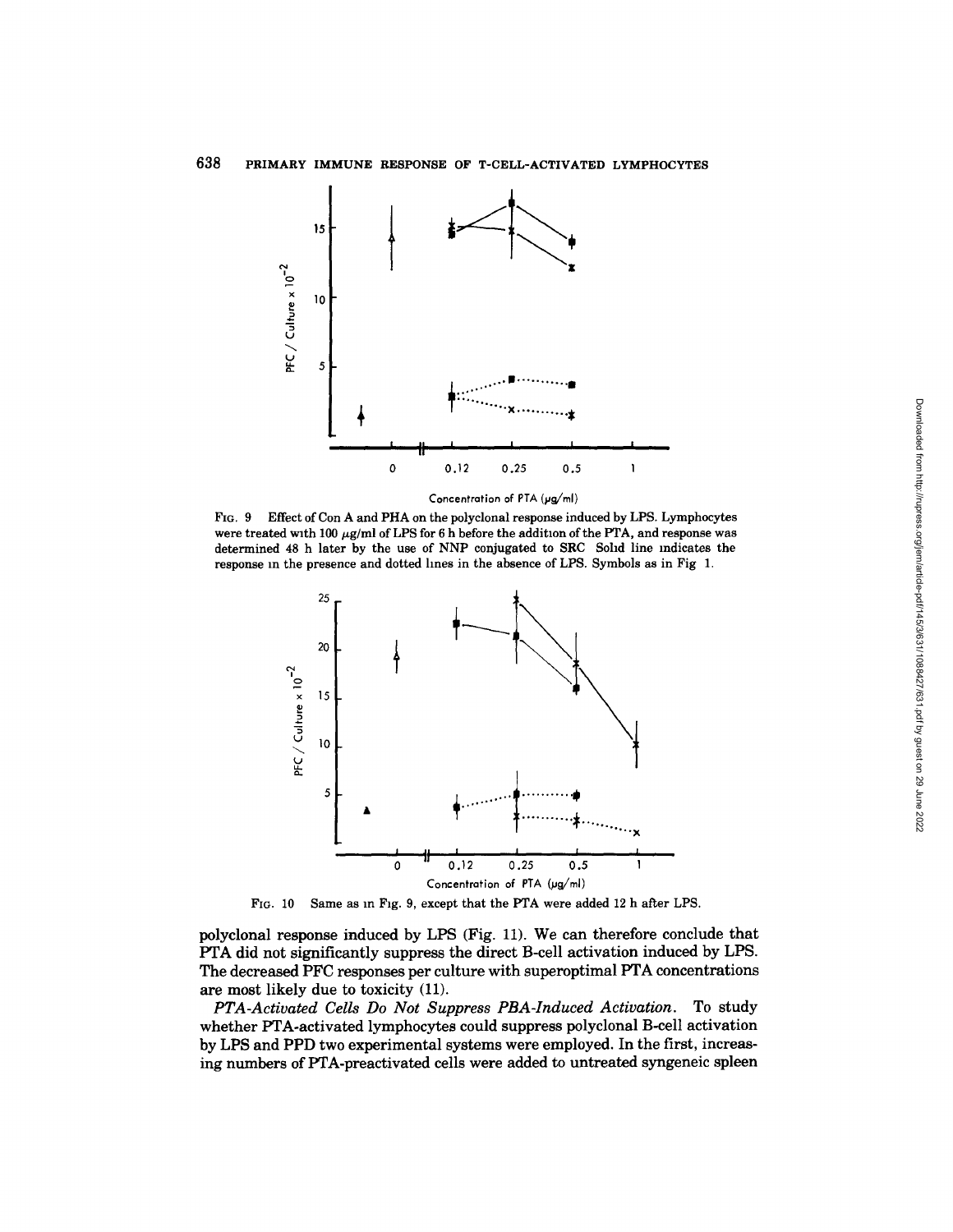

FIG 11. Same as in Fig. 10, but the PTA were added 24 h after LPS.



FIG. 12. Effect of Con A-pretreated thymocytes  $(\blacksquare)$  or spleen cells  $(\times)$  on the LPS-induced polyclonal activation of antibody synthesis. The pretreated cells were activated by 0.5  $\mu$ g of Con A for 24 h in serum-free **medium, washed** extensively, and added in various nmnbers to untreated syngeneic spleen cell cultures containing  $8 \times 10^6$  cells in 10% FCS, which were subsequently given 100  $\mu$ g/ml of LPS. The response against NNP-SRC was determined at day 2. Solid lines indicate the response in the presence and dotted lines in the absence of LPS.

**cells, and the cultures were stimulated with optimal concentrations of LPS or PPD. The polyclonal antibody response was measured at day 2 against NNPcoated SRC. The second system was similar, except that the number of cells per culture was kept constant. Thus, different proportions of PTA-activated cells were mixed with untreated cells, and the mixture was stimulated with LPS or PPD. In both systems pretreatment was performed by activating spleen cells in**  serum-free medium with 0.5  $\mu$ g/ml of Con A or 1  $\mu$ g/ml of PHA for 24 h. The **cells were thereafter harvested and carefully washed. As can be seen in Figs. 12- 14 both systems gave the same results. There was no indication that PTA-**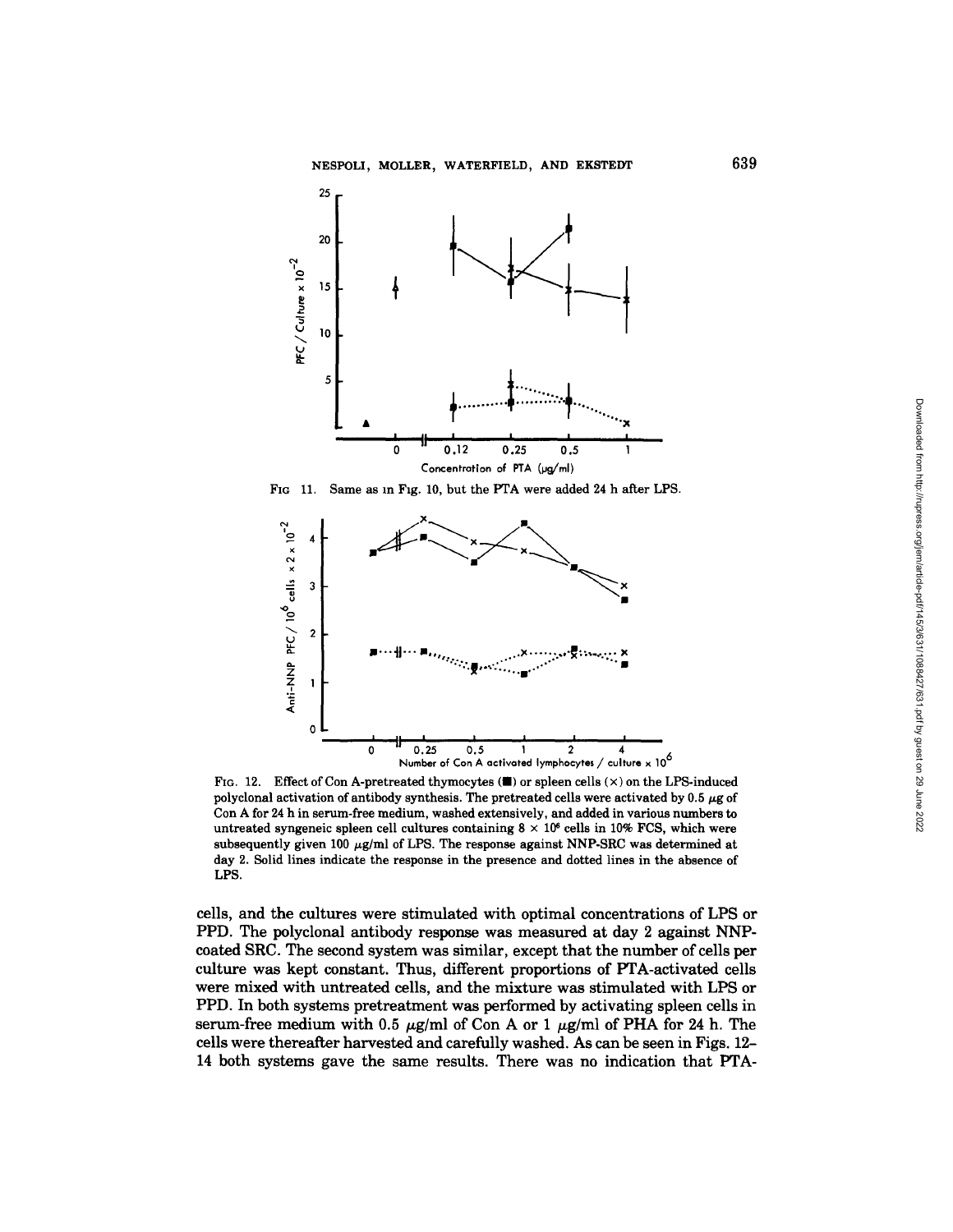

FIG. 13 Effect of PHA pretreated spleen cells on the PPD-induced polyclonal activation of antibody synthesis. Pretreated cells were given 1  $\mu$ g/ml of PHA for 24 h and were thereafter extensively washed and mixed in various proportions with untreated syngeneic spleen cells in serum-free medium. The mixtures were given 100  $\mu$ g/ml of PPD ( $\blacksquare$ ) or were left untreated  $(\Box)$ . The response against NNP-SRC was determined at day 2. The dotted line indicates expected response provided each cell population responded independently.

pretreated lymphocytes could exert any suppressive effect on LPS- or PPDinduced polyclonal activation.

# Discussion

The addition of Con A or PHA to lymphocyte cultures can cause suppression of primary immune responses to SRC. Also, cells preactivated by these PTA have suppressive effects. It is clear from these studies as well as others (7, 8, and footnote 2) that suppressor T cells do not act directly on B cells, since neither thymus-independent specific immune responses<sup>2</sup> or polyclonal activation caused by PBA could be suppressed by optimal or below optimal concentrations of PTA or by any number of preactivated cells added to the culture. Suppressor T cells must therefore exert their effect on other cell types necessary for induction of primary immune responses to thymus-dependent antigens, such as macrophages or helper T cells. Recent studies suggest that at least in one system (allotype suppression) the target for suppressor T cells is helper T cells (7, 8). Also, Con A-activated cells can suppress the generation of cytotoxicity T cells (12).

An important conclusion from these studies is that the experimental conditions are of major importance in determining whether suppressor effects will be obtained or not. As shown before (4, 5, 15), the time of addition of PTA markedly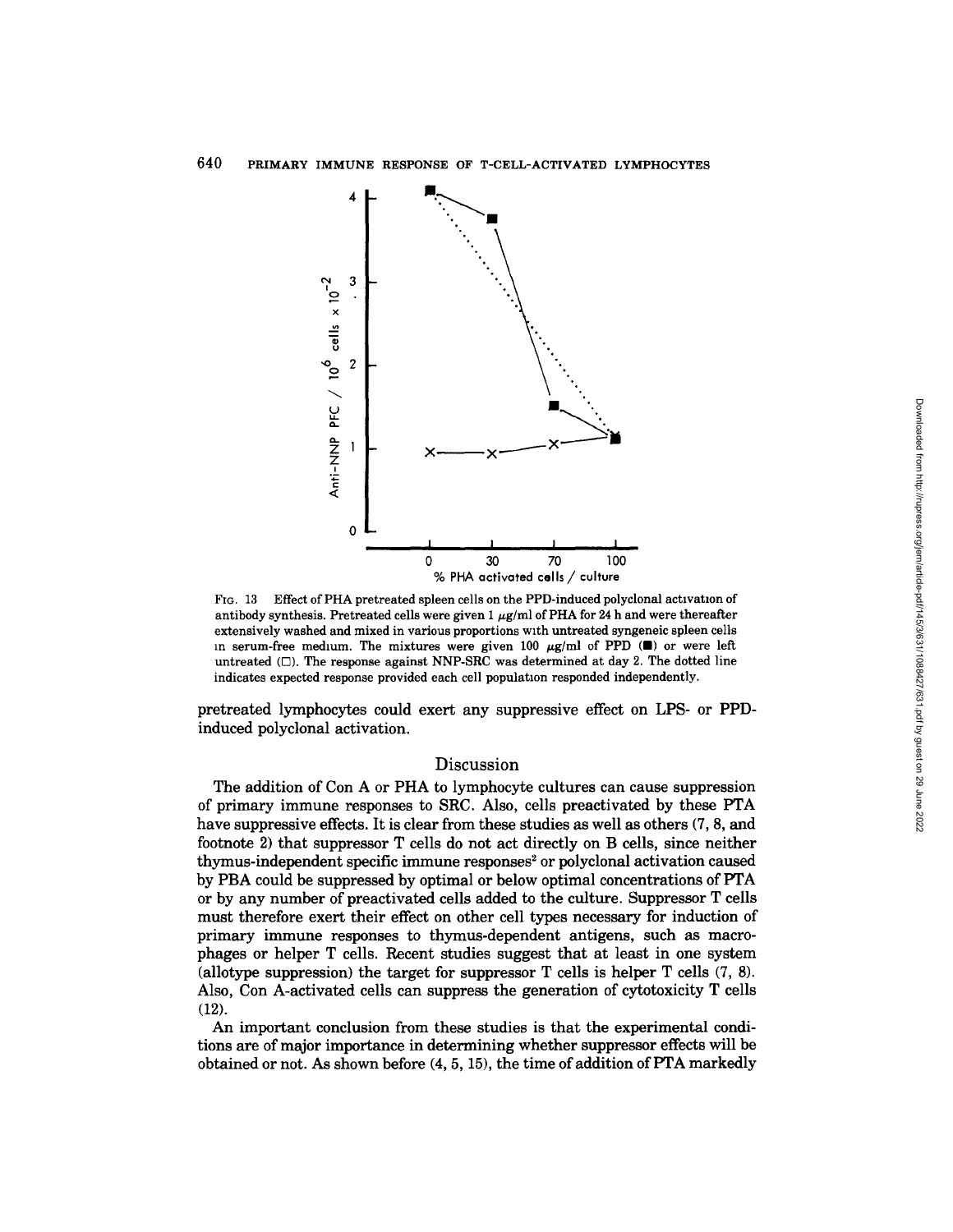

FIG 14. Same as in Fig. 13, but both PHA- $(x)$  and Con A- $(\Box)$  preactivated lymphocytes were admixed with untreated spleen cells, and the mixtures were activated by 100  $\mu$ g/ml of LPS.

influence suppressor and helper effects. Con A or Con A-activated cells make a primary immune response possible in serum-free medium or in bad batches of FCS. Consequently, PTA stimulated the formation of helper cells during these experimental conditions. However, exactly the same procedures resulted in the appearance of suppressor effects when good batches of FCS were used. Furthermore, it was consistently observed in all experimental systems that low concentrations of the PTA employed caused an enhanced response, whereas suppressor effects required higher concentrations (5, 15). It should be noted that a particular concentration of Con A in one experimental system induced helper effects and in another suppressive effects. Taken together, these findings do not easily fit the notion of a particular subset of suppressor T cells being distinct from helper T cells. If a subset of suppressor T cells exists it is certainly very elusive. The outcome of a particular experiment was found to be highly predictable, but the prediction could not be based on the existence of subsets of suppressor and helper T cells. However, one variable stands out as having high predictive value; namely the strength of the specific immune response in control cultures, not given PTA or PTA-activated cells. If there was a high specific immune response to SRC the addition of PTA caused suppression at low concentrations. If the control response was very low, the addition of the same substances or cells at the same concentration induced helper effects.

It seems likely, therefore, that suppression or enhancement of a primary immune response reflects phenomena, not necessarily mediated by distinct cell subpopulations. The explanation most compatible with these findings is that suppressor and helper cells belong to the same T-cell subpopulation. Helper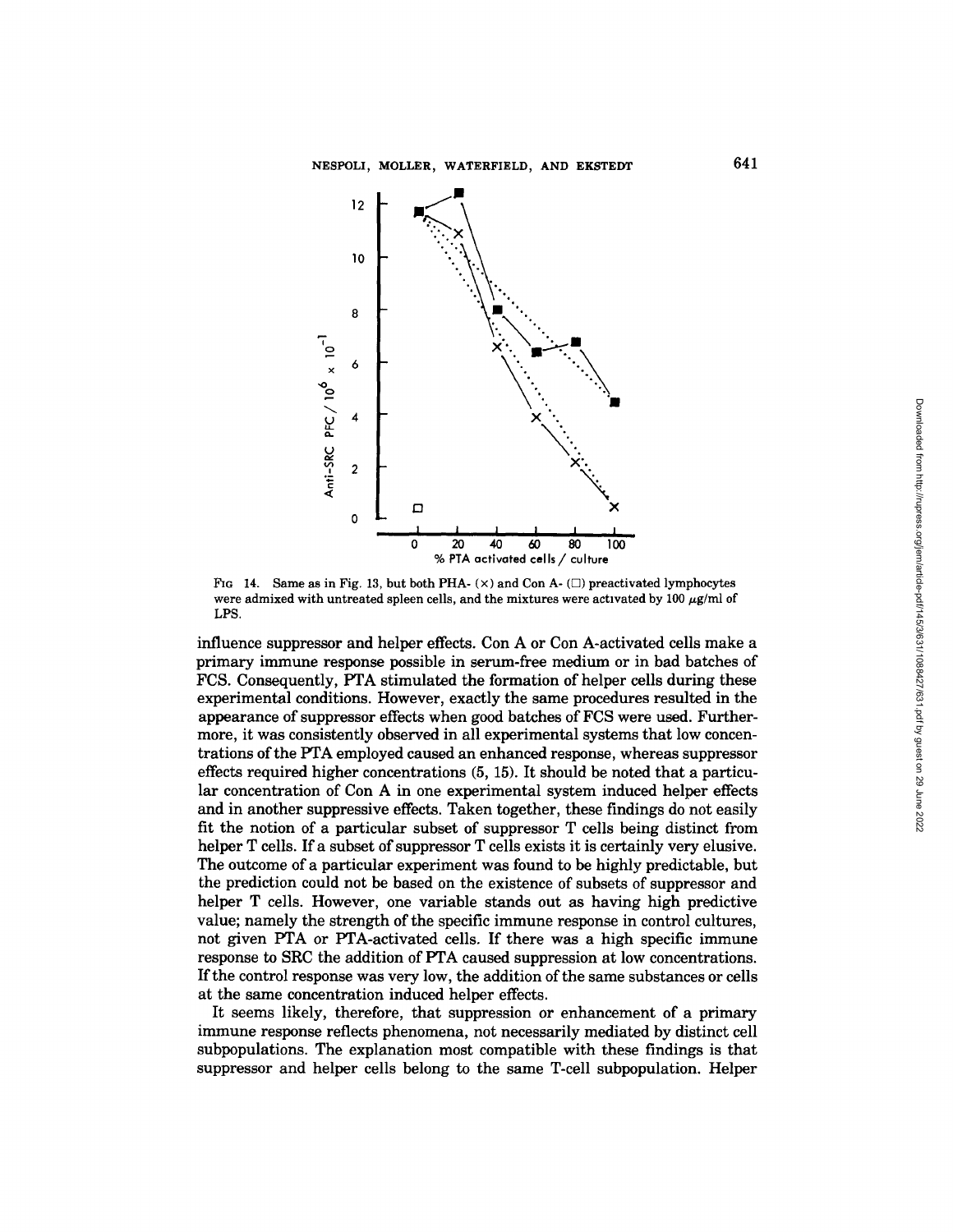# 642 PRIMARY IMMUNE RESPONSE OF T-CELL-ACTIVATED LYMPHOCYTES

effects are seen when the culture conditions require more help, and suppressor effects are observed when adequate help is already provided by the system in agreement with the findings of others (6, 15, and footnote 2). Therefore, these findings are compatible with the notion that suppression is due to too much help.

This conclusion does not contradict the possibility of the existence of suppressor cells as a distinct and identifiable T-cell subpopulation in other test systems (for review see 11). However, the primary immune response to SRC has been a commonly used method for the study of suppressor cells and our findings should caution against far reaching conclusions obtained in this system, unless precautions have been taken to test the effects in a variety of experimental conditions.

#### Summary

The effect of the polyclonal T-cell activators (PTA) Con A and PHA on the specific immune response to sheep red blood cells (SRC) was studied. Addition of PTA either enhanced or suppressed the anti-SRC response, and two variables were found to affect the results: time of addition of the PTA and the strength of the response in control cultures not given PTA. If the response was high, even suboptimal PTA concentrations induced suppressive effects, but if the control response was low, due to deficient batches of sera or because of the absence of serum, the addition of PTA increased the response or restored it to normal levels.

Suppression could be obtained if the PTA were added before or at the same time as the antigen and required high (optimal) PTA concentrations. If addition was delayed for 12-24 h the suppressive effects disappeared and previously suppressive concentrations of the PTA now caused an enhanced response.

Analogous results were obtained if preactivated lymphocytes were added to the cultures instead of soluble PTA. Neither Con A, PHA, or lymphocytes preactivated by these PTA suppressed the polyclonal response induced by LPS or PPD.

Irrespective of the time of addition and the culture conditions, enhancement of the anti-SRC response occurred at lower PTA concentrations than suppression.

It was concluded that suppressor T cells, if they exist, do not act on B cells, but rather on helper cells needed for induction of thymus-dependent responses. The findings in this system are not compatible with the existence of a specific subset of suppressor T cells, but rather with the notion that suppression is caused by too much help.

We want to thank Miss Susanne Bergstedt for her skillful techmcal assistance

*Recewed for publication 25 October 1976.* 

## References

- 1. Bullock, W., and E. Moiler. 1972. Spontaneous B cell activation due to loss of normal mouse serum suppressors. *Eur. J. Immunol.* 2:514.
- 2. Cantor, H., F. W. Shen, and E. A. Boyse. 1976. Separation of helper T cells from suppressor T cells expressing different Ly components. II. Activation by antigen: after immunization antigen-specific suppressor and helper activities are mediated by distinct T-cell subclasses. *J. Exp. Med.* 143:1391.